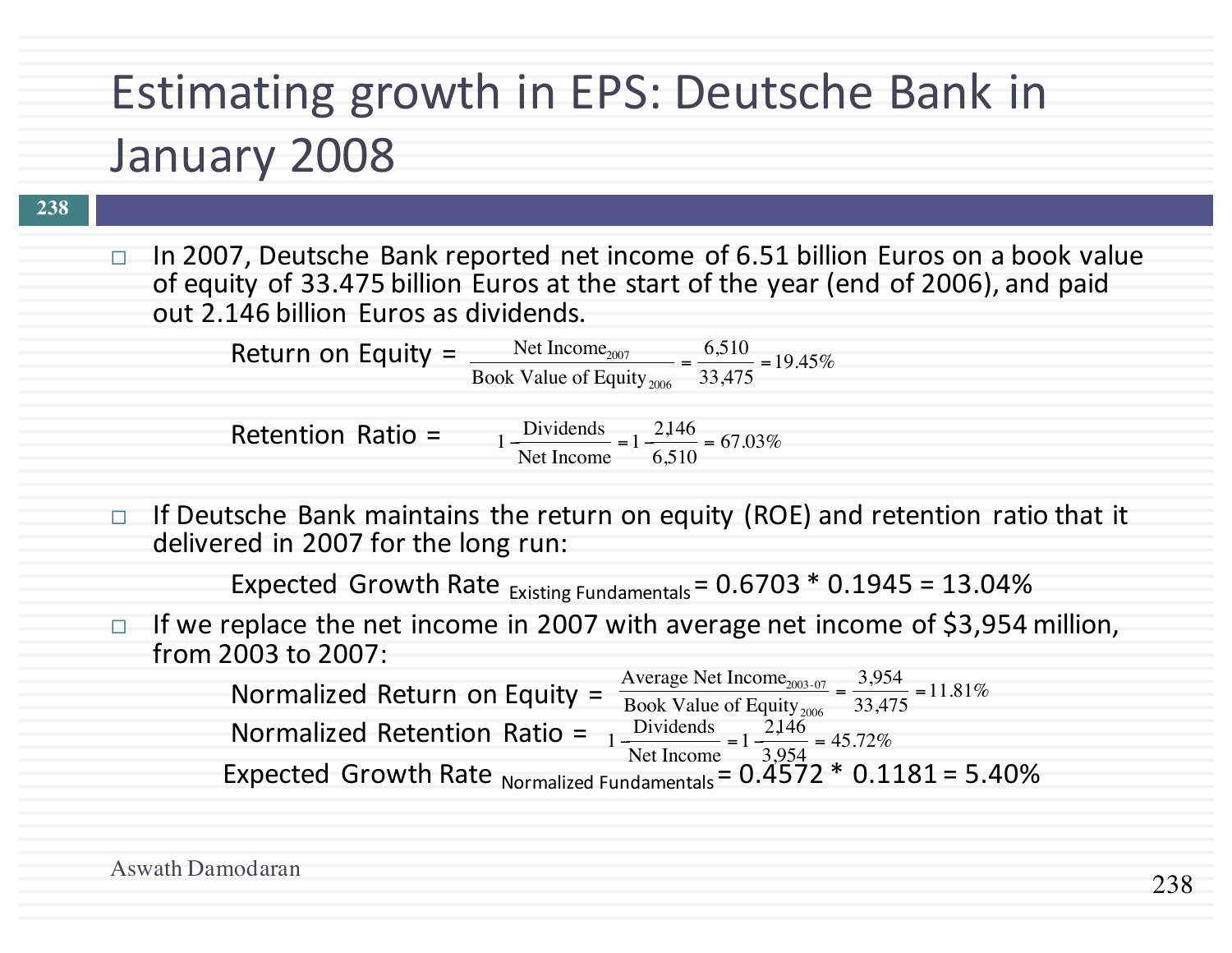#### Estimating growth in Net Income: Tata Motors

| Year        | Net Income | Cap Ex   | Depreciation | Change in<br>WC       | Change in<br>Debt | Equity<br>Reinvestment | Equity<br>Reinvestment<br>Rate |
|-------------|------------|----------|--------------|-----------------------|-------------------|------------------------|--------------------------------|
| 2008-09     | -25,053₹   | 99,708퀵  | 25,072회      | 13,441₹               | 25,789쿡           | 62,288₹                | $-248.63%$                     |
| $ 2009-10 $ | 29,151     | 84,754₹  | 39,602회      | $-26,009\overline{5}$ | 5,605₹            | 13,538₹                | 46.44%                         |
| $ 2010-11 $ | 92,736~    | 81,240₹  | 46,510₹      | 50,484₹               | 24,951회           | 60,263₹                | 64.98%                         |
| $ 2011-12 $ | 135,165₹   | 138,756₹ | 56,209퀵      | 22,801~               | 30,846회           | 74,502₹                | 55.12%                         |
| $ 2012-13 $ | 98,926₹    | 187,570  | 75,648₹      | 680₹                  | 32,970₹           | 79,632₹                | 80.50%                         |
| Aggregate   | 330,925퀵   | 592,028₹ | 243,041      | 61,397₹               | 120,160~          | 290,224                | 87.70%                         |

|                  |            | BV of Equity at   |            |
|------------------|------------|-------------------|------------|
| Year             | Net Income | start of the year | <b>ROE</b> |
| 2008-09          | -25,053₹   | 91,658₹           | $-27.33%$  |
| 2009-10          | 29,151₹    | 63,437₹           | 45.95%     |
| 2010-11          | 92,736₹    | 84,200₹           | 110.14%    |
| 2011-12          | 135,165₹   | 194,181₹          | 69.61%     |
| 2012-13          | 98,926₹    | 330,056₹          | 29.97%     |
| <b>Aggregate</b> | 330,925₹   | 763,532₹          | 43.34%     |

|                   |                      | Average<br>values: |
|-------------------|----------------------|--------------------|
|                   | 2013 value 2008-2013 |                    |
| Reinvestment rate | 80.50%               | 87.70%             |
| <b>ROE</b>        | 29.97%               | 43.34%             |
| Expected growth   | 24.13%               | 38.01%             |

Aswath Damodaran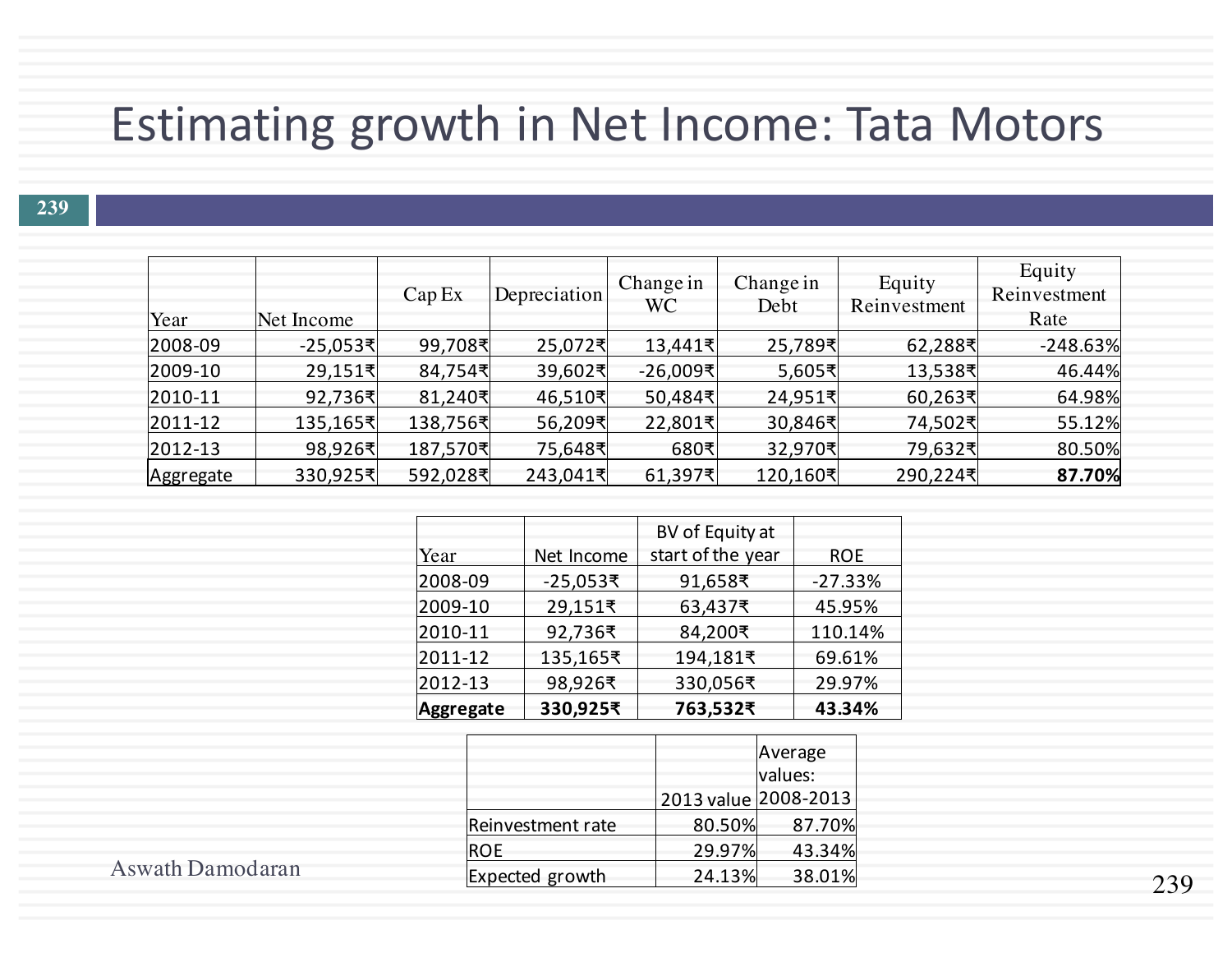### ROE and Leverage

#### **240**

- $\Box$  A high ROE, other things remaining equal, should yield a higher expected growth rate in equity earnings.
- $\Box$  The ROE for a firm is a function of both the quality of its investments and how much debt it uses in funding these investments. In particular

```
ROE = ROC + D/E (ROC - i (1-t))
```
where,

 $ROC = (EBIT (1 - tax rate)) / (Book Value of Capital)$ 

BV of Capital =  $BV$  of Debt +  $BV$  of Equity - Cash

 $D/E = Debt/Equity ratio$ 

i = Interest rate on debt

 $t =$  Tax rate on ordinary income.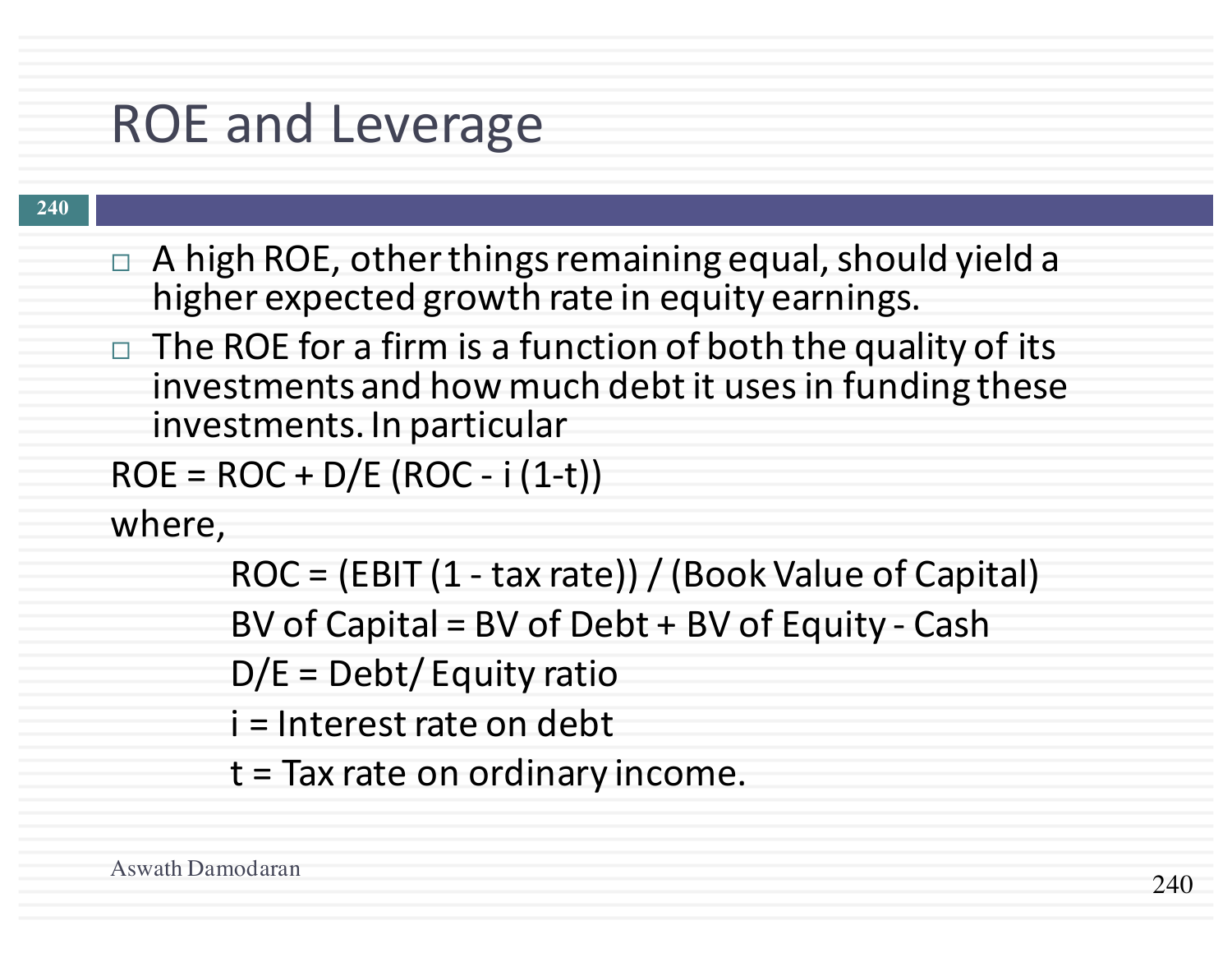### Decomposing ROE

#### **241**

 $\Box$  Assume that you are analyzing a company with a 15% return on capital, an after-tax cost of debt of 5% and a book debt to equity ratio of 100%. Estimate the ROE for this company.

 $\Box$  Now assume that another company in the same sector has the same ROE as the company that you have just analyzed but no debt. Will these two firms have the same growth rates in earnings per share if they have the same dividend payout ratio?

#### $\Box$  Will they have the same equity value?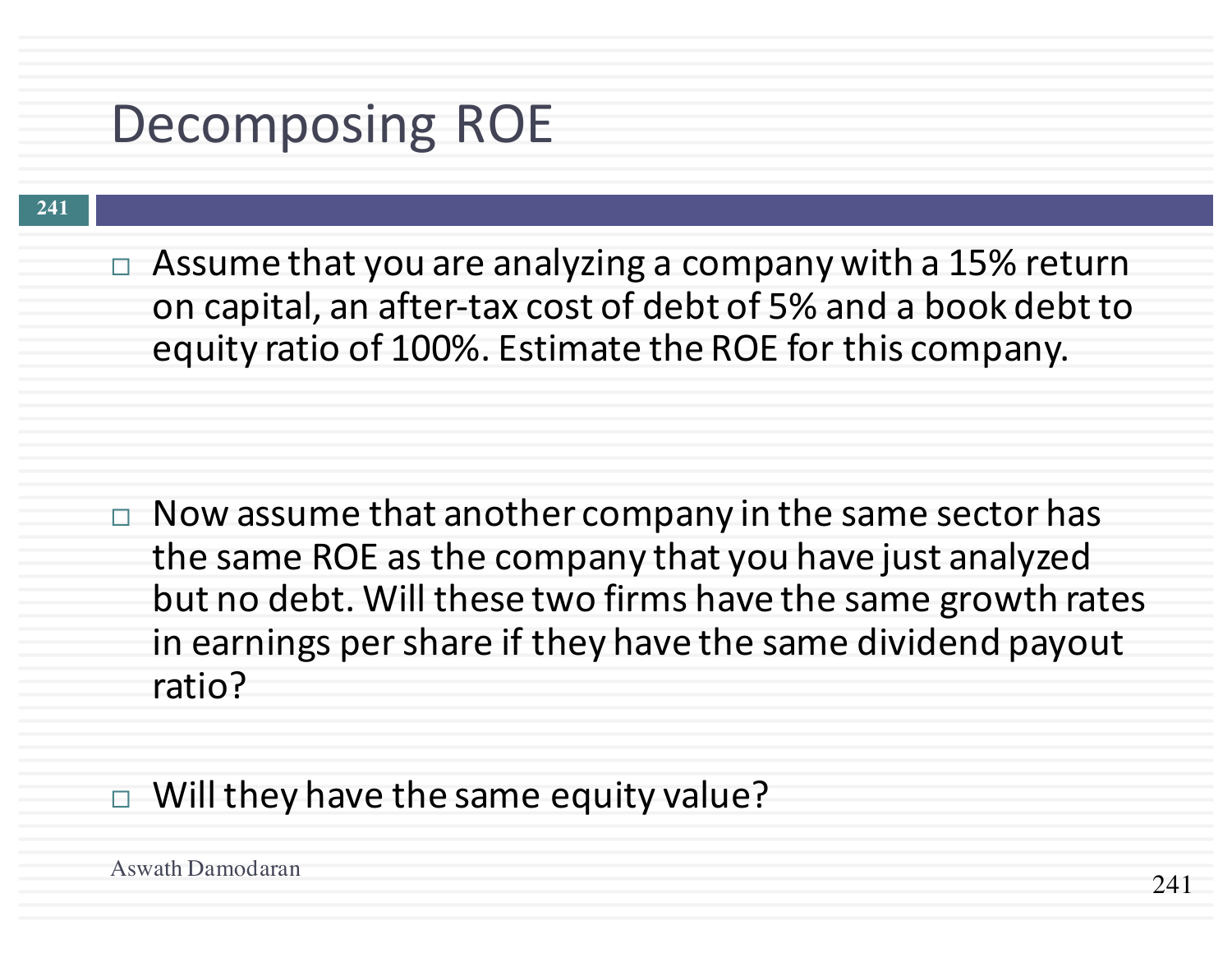## Estimating Growth in EBIT: Disney

- $\Box$  We started with the reinvestment rate that we computed from the 2013 financial statements:  $\frac{(3,629 + 103)}{10,000(1,3100)} = 53.93\%$ 
	- Reinvestment rate  $=$ 10,032 (1-.3102)
	- We computed the reinvestment rate in prior years to ensure that the 2013 values were not unusual or outliers.
- $\Box$  We compute the return on capital, using operating income in 2013 and capital invested at the start of the vear:<br> $EBIT(1-t)$

Return on Capital $_{2013}$  = EBIT (1-t) (BV of Equity+ BV of Debt - Cash)  $=\frac{10,032(1-.361)}{(41,059,16,329,2)}$ (41,958+ 16,328 - 3,387) 10,032  $\underline{(1-.361)}$  = 12.61%

Disney's return on capital has improved gradually over the last decade and has levelled off in the last two years.

 $\Box$  If Disney maintains its 2013 reinvestment rate and return on capital for the next five years, its growth rate will be 6.80 percent. Expected Growth Rate from Existing Fundamentals =  $53.93\% * 12.61\% = 6.8\%$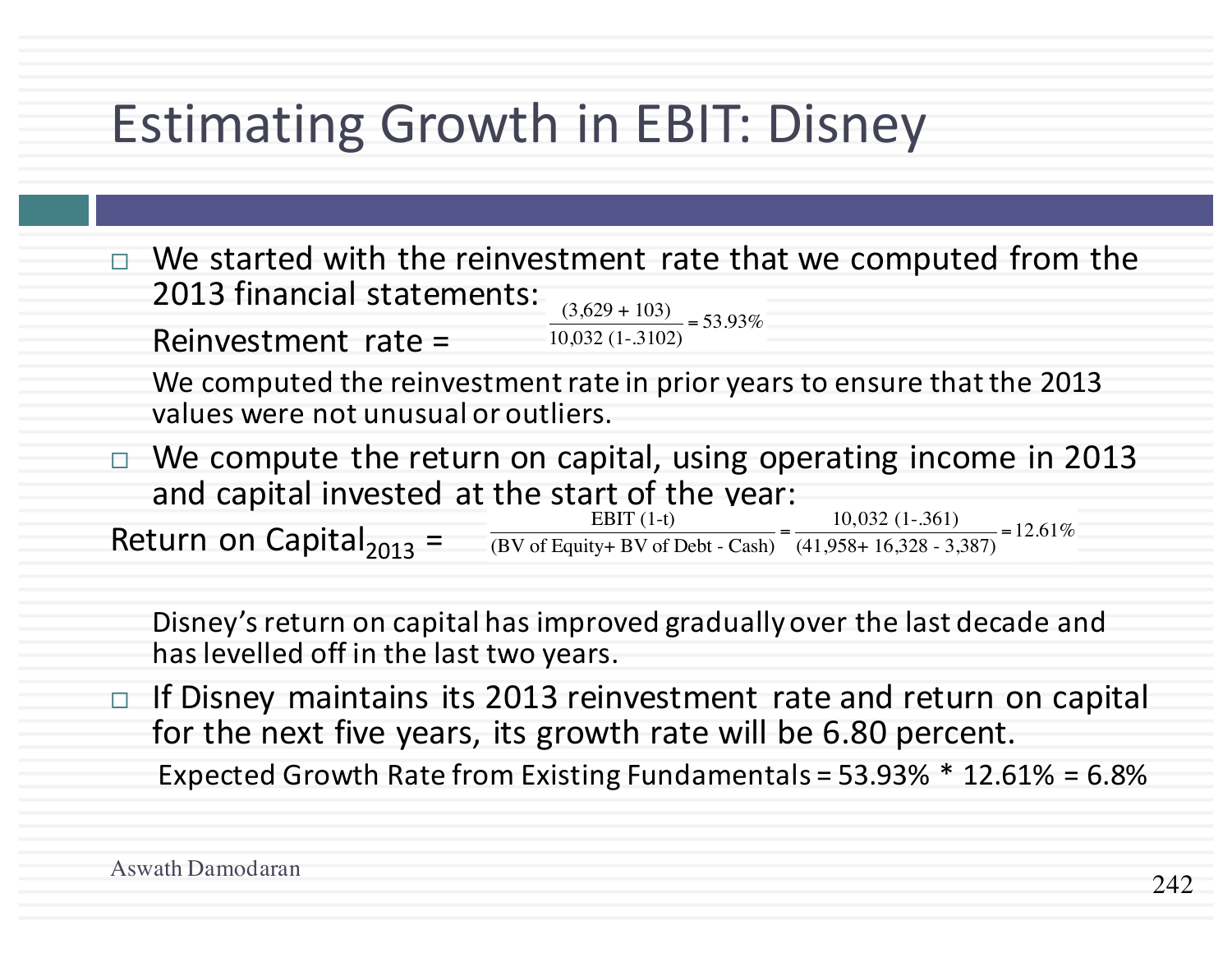# When everything is in flux: Changing growth and margins

- **243**
- $\Box$  The elegant connection between reinvestment and growth in operating income breaks down, when you have a company in transition, where margins are changing over time.
- $\Box$  If that is the case, you have to estimate cash flows in three steps:
	- **□** Forecast revenue growth and revenues in future years, taking into account market potential and competition.
	- Forecast a "target" margin in the future and a pathway from current margins to the target.
	- $\blacksquare$  Estimate reinvestment from revenues, using a sales to capital ratio (measuring the dollars of revenues you get from each dollar of investment).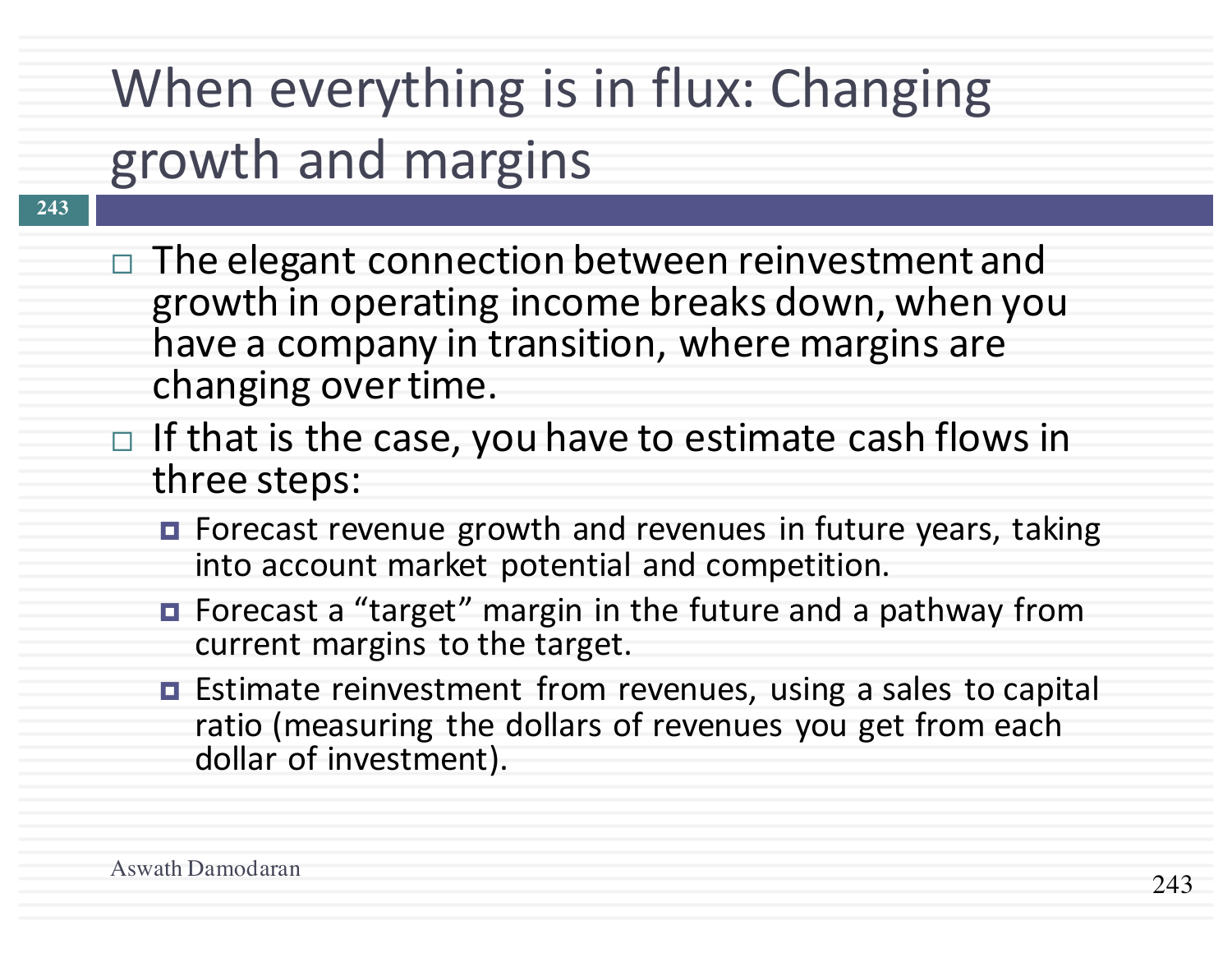## Here is an example: Baidu's Expected FCFF

|                 | Revenue |           | Operating |                    |                                          | Chg in |       | Sales/CaReinvestm |             |
|-----------------|---------|-----------|-----------|--------------------|------------------------------------------|--------|-------|-------------------|-------------|
| Year            | growth  | Revenues  | Margin    | <b>EBIT</b>        | Tax rate EBIT (1-t) Revenues             |        | pital | ent               | <b>FCFF</b> |
| Base            |         |           |           |                    |                                          |        |       |                   |             |
| year            |         | \$28,756  | 48.72%    | $$14,009$ 16.31%   | \$11,724                                 |        | 2.64  |                   |             |
| Τ               | 25.00%  | \$35,945  | 47.35%    | $$17,019$   16.31% | $$14,243$ $$7,189$                       |        | 2.64  | \$2,722           | \$11,521    |
| $\overline{2}$  | 25.00%  | \$44,931  | 45.97%    | $$20,657$   16.31% | $$17,288$ $$8,986$                       |        | 2.64  | \$3,403           | \$13,885    |
| $\overline{3}$  | 25.00%  | \$56,164  | 44.60%    | $$25,051 16.31\%$  | \$20,965  \$11,233                       |        | 2.64  | \$4,253           | \$16,712    |
| $\overline{4}$  | 25.00%  | \$70,205  | 43.23%    | $$30,350 16.31\%$  | \$25,400 \$14,041                        |        | 2.64  | \$5,316           | \$20,084    |
| 5               | 25.00%  | \$87,756  | 41.86%    | $$36,734 16.31\%$  | \$30,743   \$17,551                      |        | 2.64  | \$6,646           | \$24,097    |
| 6               | 20.70%  | \$105,922 | 40.49%    |                    | $$42,885$ 18.05% $$35,145$ \$18,166      |        | 2.64  | \$6,878           | \$28,267    |
| $\overline{7}$  | 16.40%  | \$123,293 | 39.12%    |                    | $$48,227$   19.79%   \$38,685   \$17,371 |        | 2.64  | \$6,577           | \$32,107    |
| 8               | 12.10%  | \$138,212 | 37.74%    | $$52,166$   21.52% | \$40,938  \$14,918                       |        | 2.64  | \$5,649           | \$35,289    |
| 9               | 7.80%   | \$148,992 | 36.37%    |                    | $$54,191$   23.26%   \$41,585   \$10,781 |        | 2.64  | \$4,082           | \$37,503    |
| 10 <sub>1</sub> | 3.50%   | \$154,207 | 35.00%    |                    | $$53,972$  25.00% \$40,479 \$5,215       |        | 2.64  | \$1,974           | \$38,505    |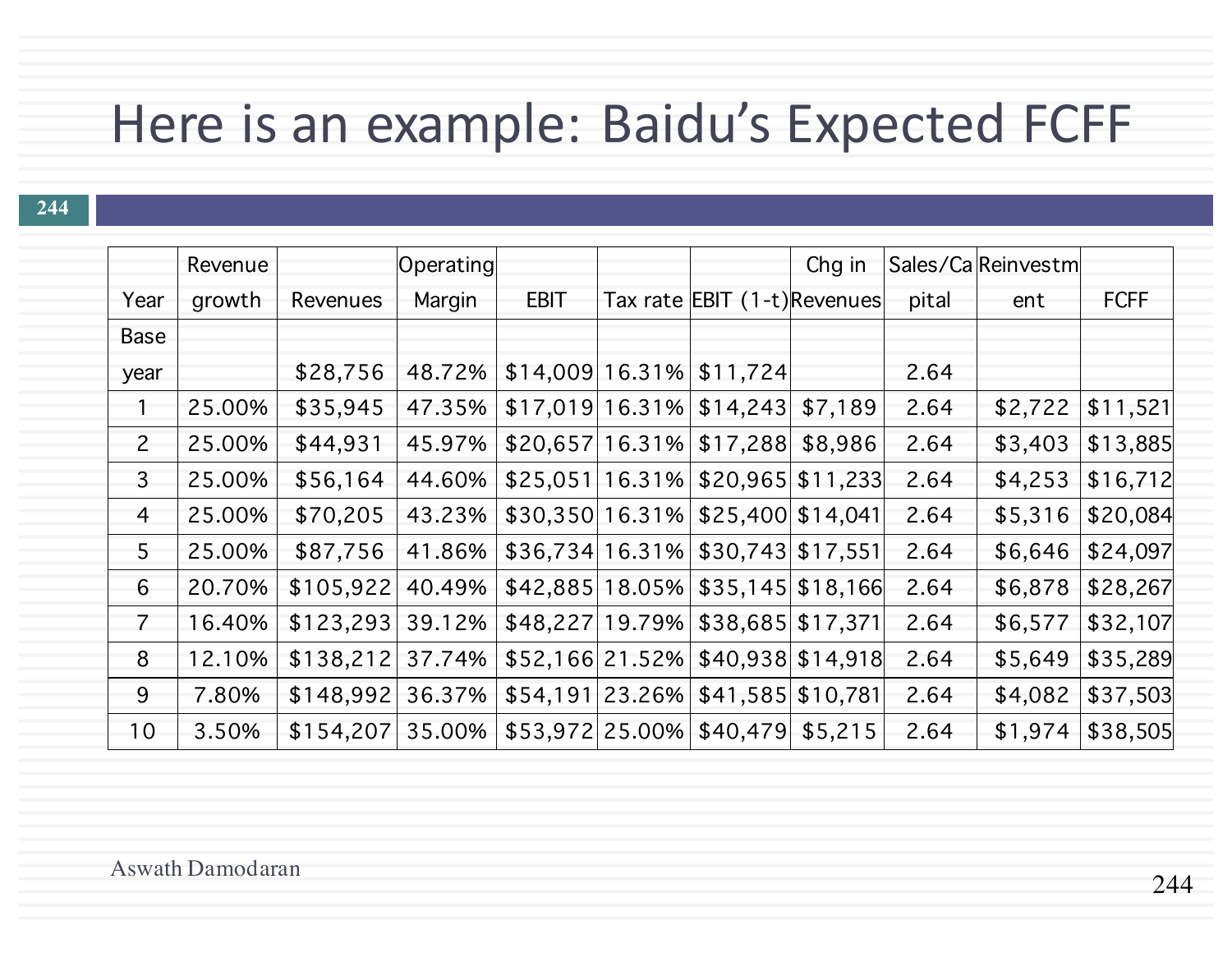## IV. Getting Closure in Valuation

**245**

 $\Box$  Since we cannot estimate cash flows forever, we estimate cash flows for a "growth period" and then estimate a terminal value, to capture the value at the end of the period:

Value = 
$$
\sum_{t=1}^{t=N} \frac{CF_t}{(1+r)^t} + \frac{Terminal Value}{(1+r)^N}
$$

 $\Box$  When a firm's cash flows grow at a "constant" rate forever, the present value of those cash flows can be written as:

```
Value = Expected Cash Flow Next Period / (r - g)
```
where,

 $r =$  Discount rate (Cost of Equity or Cost of Capital)

 $g$  = Expected growth rate forever.

This "constant" growth rate is called a stable growth rate and cannot be higher than the growth rate of the economy in which the firm operates.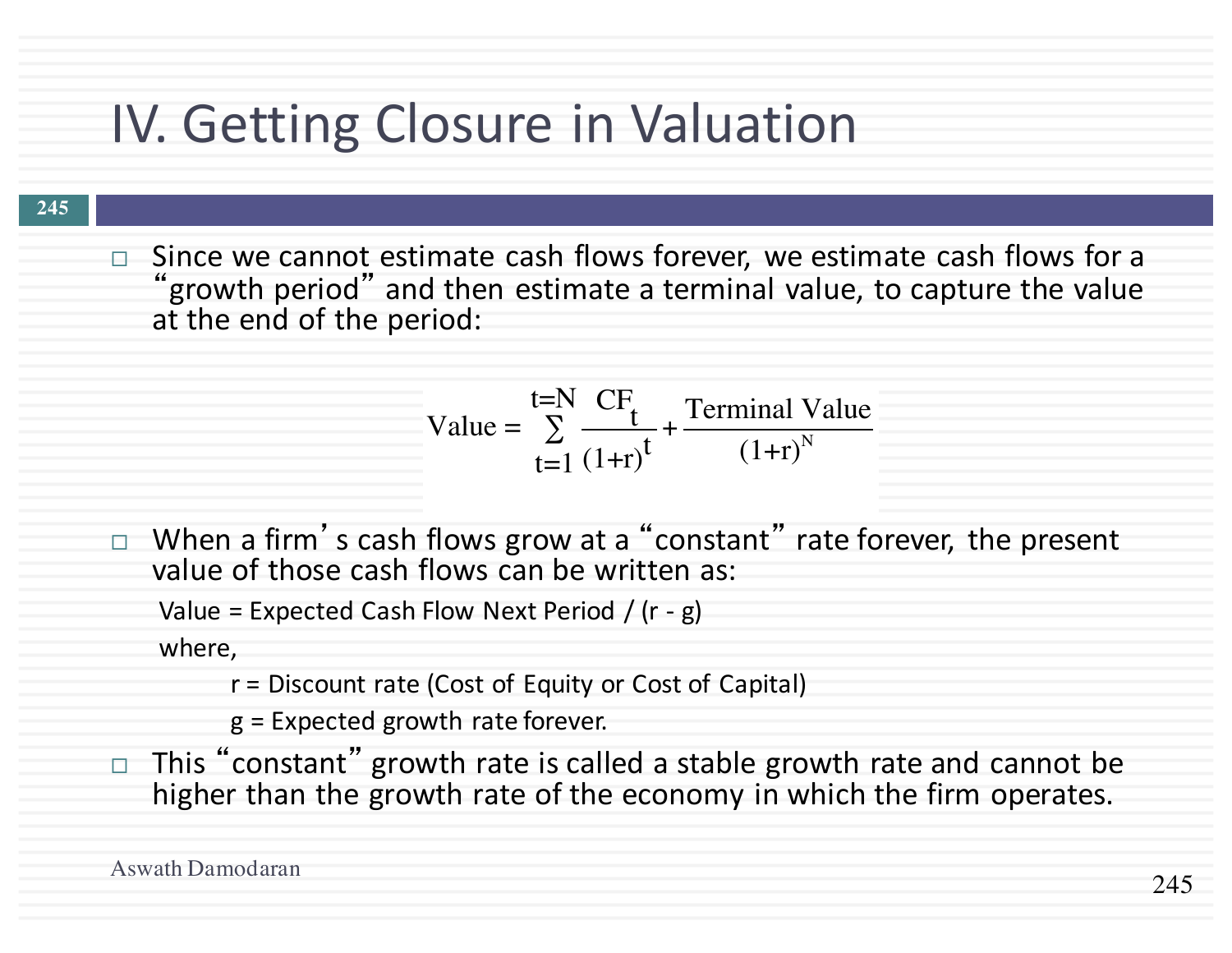## Getting to stable growth...

- A key assumption in all discounted cash flow models is the period of high growth, and the pattern of growth during that period. In general, we can make one of three assumptions:
	- $\blacksquare$  there is no high growth, in which case the firm is already in stable growth
	- $\blacksquare$  there will be high growth for a period, at the end of which the growth rate will drop to the stable growth rate (2-stage)
	- **□** there will be high growth for a period, at the end of which the growth rate will decline gradually to a stable growth rate(3-stage)
- $\Box$  The assumption of how long high growth will continue will depend upon several factors including:
	- $\blacksquare$  the size of the firm (larger firm -> shorter high growth periods)
	- $\blacksquare$  current growth rate (if high  $\rightarrow$  longer high growth period)
	- □ barriers to entry and differential advantages (if high -> longer growth period)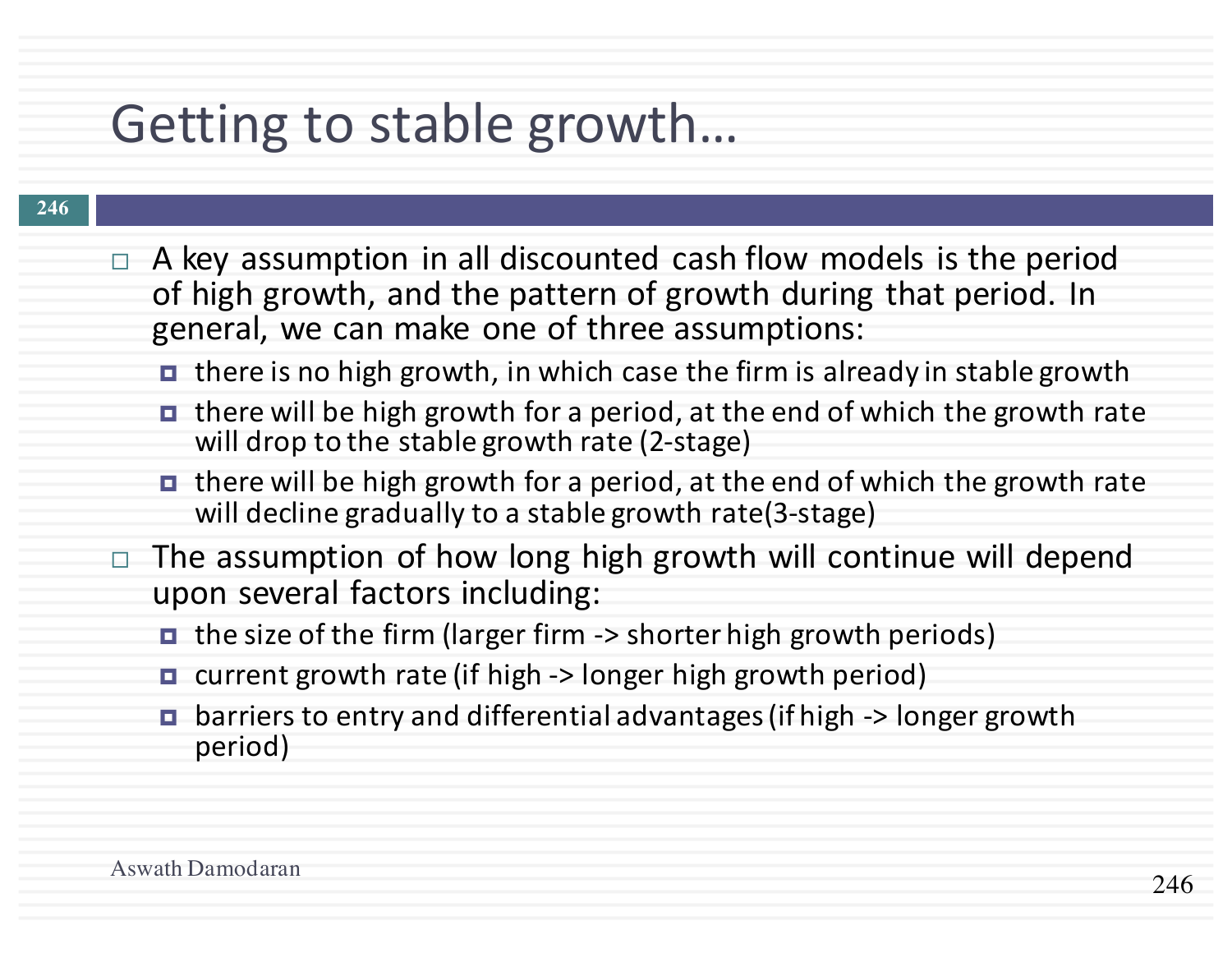### Choosing a Growth Period: Examples

|                   | Disney                         | Vale                     | <b>Tata Motors</b>                              | Baidu                  |
|-------------------|--------------------------------|--------------------------|-------------------------------------------------|------------------------|
| Firm size/market  | Firm is one of the largest     | The company is one of    | Firm has a large market                         | Company is in a        |
| s <sub>1</sub> ze | players in the entertainment   | largest<br>mining<br>the | share of Indian (domestic)                      | growing sector (online |
|                   | and theme park business, but   | companies<br>in the      | market, but it is small by                      | search) in a growing   |
|                   | the businesses are being       | world, and the overall   | global standards. Growth is                     | market (China).        |
|                   | redefined and are expanding.   | market is constrained    | from<br>coming<br>Jaguar                        |                        |
|                   |                                | by limits on resource    | division<br>in<br>emerging                      |                        |
|                   |                                | availability.            | markets.                                        |                        |
| Current<br>excess | Firm is earning more than its  | Returns on capital are   | Firm has a return on capital                    | Firm earns significant |
| returns           | cost of capital.               | largely a function of    | that is higher than the cost                    | excess returns.        |
|                   |                                | commodity<br>prices.     | of capital.                                     |                        |
|                   |                                | Have<br>generally        |                                                 |                        |
|                   |                                | exceeded the cost of     |                                                 |                        |
|                   |                                | capital.                 |                                                 |                        |
| Competitive       | Has some of the most           | Cost<br>advantages       | Has wide                                        | Early entry into $&$   |
| advantages        | recognized brand names in the  | because of access to     | distribution/service                            | knowledge of the       |
|                   | world. Its movie business now  | low-cost<br>iron<br>ore  | network in India but                            | Chinese market,        |
|                   | houses Marvel superheros,      | reserves in Brazil.      | competitive advantages are                      | coupled with           |
|                   | Pixar animated characters &    |                          | fading there.Competitive                        | government-imposed     |
|                   | Star Wars.                     |                          | advantages in India are                         | barriers to entry on   |
|                   |                                |                          | fading but                                      | outsiders.             |
|                   |                                |                          | Landrover/Jaguar has                            |                        |
|                   |                                |                          | strong brand name value,                        |                        |
|                   |                                |                          | giving Tata pricing power                       |                        |
|                   |                                |                          | and growth potential.                           |                        |
| Length of high-   | Ten years, entirely because of | None,<br>though<br>with  | Five years, with much of Ten years, with strong |                        |
| growth period     | competitive<br>strong<br>its   | normalized<br>earnings   | the growth coming from                          | excess returns.        |
|                   | advantages/                    | and moderate excess      | outside India.                                  |                        |
|                   |                                | returns.                 |                                                 |                        |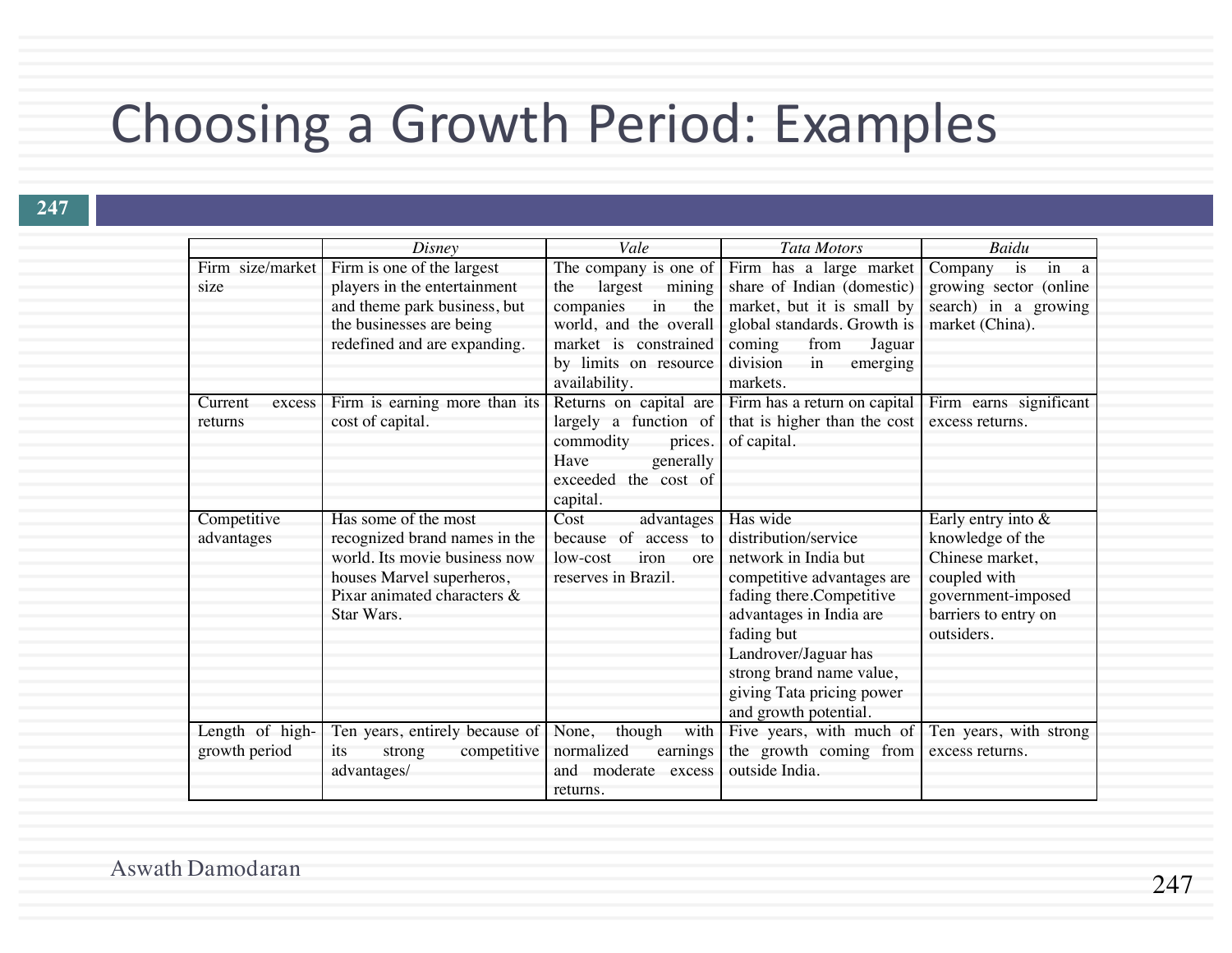#### *Valuing Vale in November 2013 (in US dollars)*

*Let's start with some history & estimate what a normalized year will look like*

| Year              | Operating Income $(\xi)$ Effective tax rate   BV of Debt   BV of Equity |           |          |          | Cash     |           | Invested capital   Return on capital |
|-------------------|-------------------------------------------------------------------------|-----------|----------|----------|----------|-----------|--------------------------------------|
| 2009              | \$6,057                                                                 | 27.79%    | \$18,168 | \$42,556 | \$12,639 | \$48,085  | 9.10%                                |
| 2010              | \$23,033                                                                | 18.67%    | \$23,613 | \$59,766 | \$11,040 | \$72,339  | 25.90%                               |
| 2011              | \$30,206                                                                | 18.54%    | \$27,668 | \$70,076 | \$9,913  | \$87,831  | 28.01%                               |
| 2012              | \$13,346                                                                | 18.96%    | \$23,116 | \$78,721 | \$3,538  | \$98,299  | 11.00%                               |
| (2013 (TTM)       | \$15,487                                                                | 20.65%    | \$30,196 | \$75,974 | \$5,818  | \$100,352 | 12.25%                               |
| <b>Normalized</b> | \$17,626                                                                | $20.92\%$ |          |          |          |           | $17.25\%$                            |

*Estimate the costs of equity & capital for Vale*

|                        |             | <b>Unlevered</b> |          |            |                 |            |
|------------------------|-------------|------------------|----------|------------|-----------------|------------|
|                        |             | beta of          |          | Peer Group | Value of        | Proportion |
| <b>Business</b>        | Sample size | business         | Revenues | EV/Sales   | <b>Business</b> | of Vale    |
| Metals & Mir           | 48          | 0.86             | \$9,013  | 1.97       | \$17,739        | 16.65%     |
| Iron Ore               | 78          | 0.83             | \$32,717 | 2.48       | \$81,188        | 76.20%     |
| Fertilizers            | 693         | 0.99             | \$3,777  | 1.52       | \$5,741         | 5.39%      |
| Logistics              | 223         | 0.75             | \$1,644  | 1.14       | \$1,874         | 1.76%      |
| <b>Vale Operations</b> |             | 0.8440           | \$47,151 |            | \$106,543       | 100.00%    |

Market  $D/E = 54.99\%$ 

Marginal tax rate  $= 34.00\%$  (Brazil)

Levered Beta =  $0.844$  (1+(1-.34)(.5499)) = 1.15 Cost of equity =  $2.75\% + 1.15$  (7.38%) =  $10.87\%$ 

|                              | % of revenues   ERP |          |  |
|------------------------------|---------------------|----------|--|
| <b>US &amp; Canada</b>       | 4.90%               | 5.50%    |  |
| Brazil                       | 16.90%              | 8.50%    |  |
| <b>Rest of Latin America</b> | 1.70%               | 10.09%   |  |
| China                        | 37.00%              | 6.94%    |  |
| Japan                        | 10.30%              | $6.70\%$ |  |
| Rest of Asia                 | 8.50%               | 8.61%    |  |
| Europe                       | 17.20%              | 6.72%    |  |
| Rest of World                | 3.50%               | 10.06%   |  |
| <b>Vale ERP</b>              | $100.00\%$          | 7.38%    |  |

Vale's rating: A-Default spread based on rating  $= 1.30\%$ Cost of debt (pre-tax) =  $2.75% + 1.30% = 4.05%$ 

Cost of capital =  $11.23\%$  (.6452) + 4.05% (1-.34) (.3548) = 8.20%

*Assume that the company is in stable growth, growing 2% a year in perpetuity*

|     |                                               | Reinvestment Rate = $\frac{g}{ROC} = \frac{2\%}{17.25\%} = 11.59\%$ |               | Value of operating assets      |       | $= $202,832$  |
|-----|-----------------------------------------------|---------------------------------------------------------------------|---------------|--------------------------------|-------|---------------|
|     |                                               |                                                                     |               | + Cash & Marketable Securities |       | $= $$ 7,133   |
|     |                                               | $17,626$ $(1-.2092)(1-.1159)$                                       |               | - Debt                         |       | $= $ 42,879$  |
|     | Value of Operating Assets $=$ $\frac{11}{10}$ |                                                                     | $=$ \$202,832 | Value of equity                |       | $=$ \$167,086 |
|     |                                               | $(.082-.02)$                                                        |               | Value per share                |       | $=$ \$ 32.44  |
| 248 | Aswath Damodaran                              |                                                                     |               | Stock price (11/2013)          | $=$ S | 13.57         |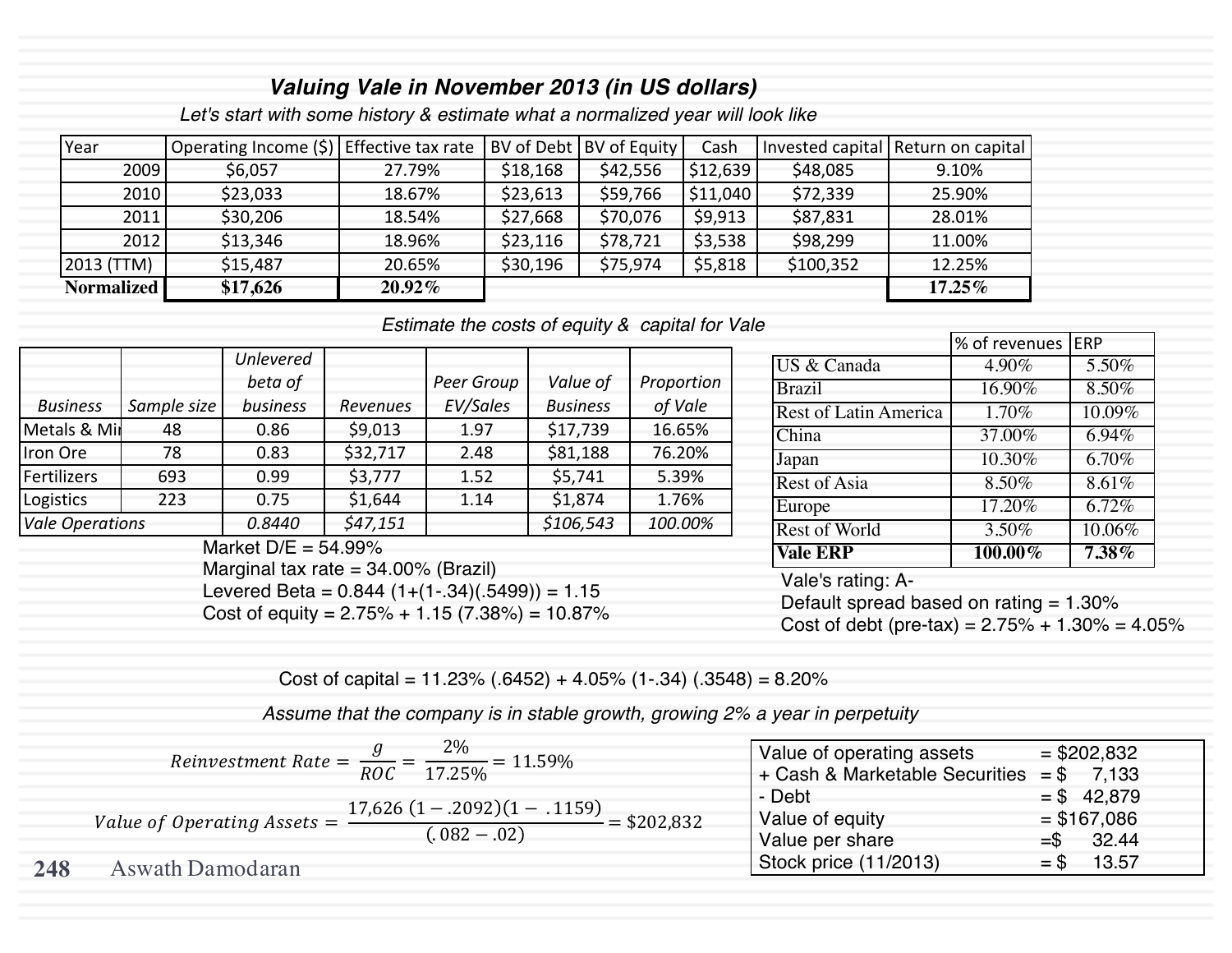# **Estimating Stable Period Inputs after a** high growth period: Disney

- $\Box$  Respect the cap: The growth rate forever is assumed to be 2.5. This is set lower than the riskfree rate  $(2.75%)$ .
- $\Box$  Stable period excess returns: The return on capital for Disney will drop from its high growth period level of  $12.61\%$  to a stable growth return of  $10\%$ . This is still higher than the cost of capital of 7.29% but the competitive advantages that Disney has are unlikely to dissipate completely by the end of the 10th year.
- $\Box$  Reinvest to grow: Based on the expected growth rate in perpetuity (2.5%) and expected return on capital forever after year 10 of 10%, we compute s a stable period reinvestment rate of 25%:
	- $\Box$  Reinvestment Rate = Growth Rate / Return on Capital = 2.5% /10% = 25%
	- □ Adjust risk and cost of capital: The beta for the stock will drop to one, reflecting Disney's status as a mature company.
		- □ Cost of Equity = Riskfree Rate + Beta  $*$  Risk Premium = 2.75% + 5.76% = 8.51%
		- $\blacksquare$  The debt ratio for Disney will rise to 20%. Since we assume that the cost of debt remains unchanged at 3.75%, this will result in a cost of capital of 7.29%
		- Cost of capital =  $8.51\%$  (.80) + 3.75% (1-.361) (.20) = 7.29%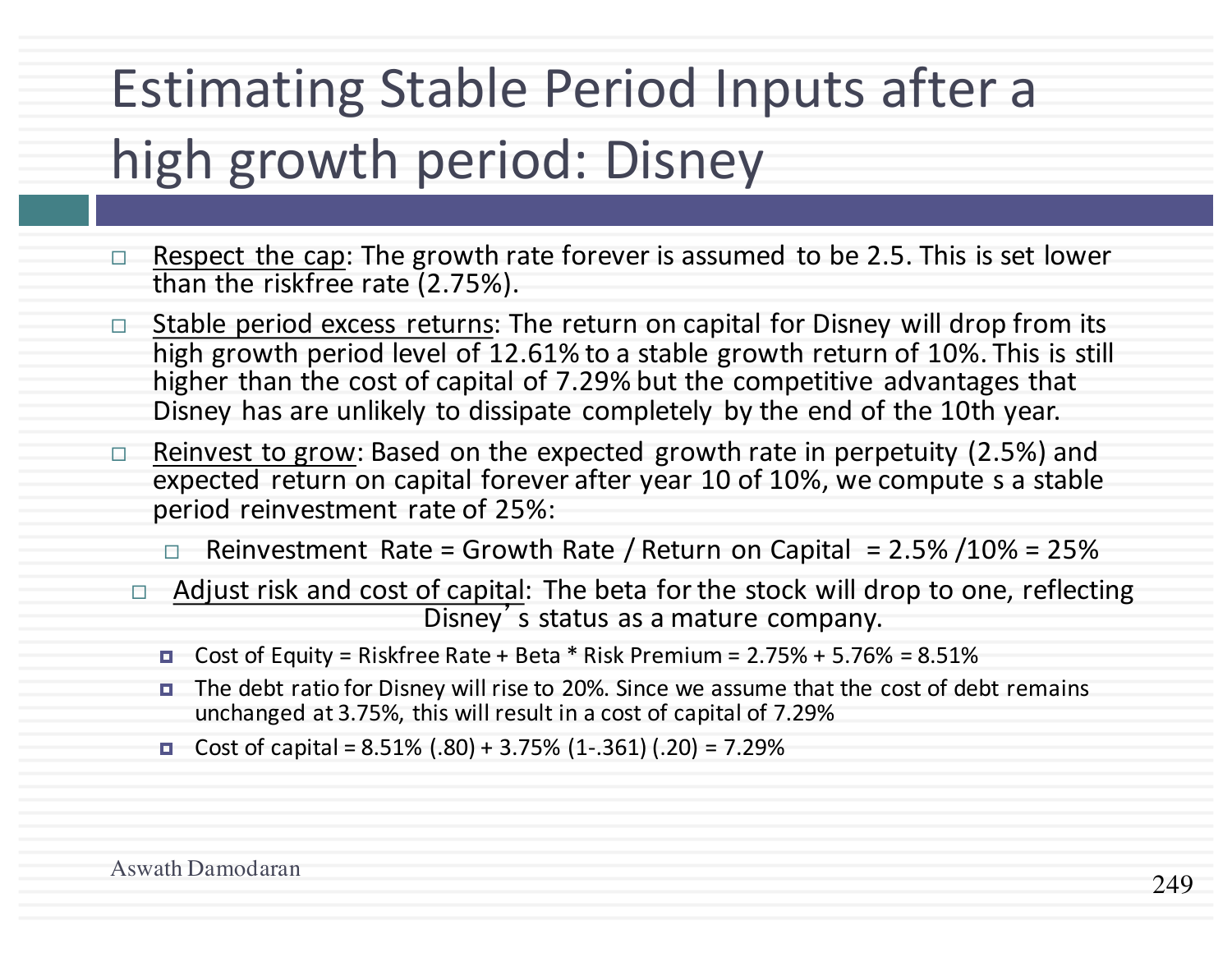#### V. From firm value to equity value per share

| 250 |                                                       |                                                                                                                                                                                                                                               |
|-----|-------------------------------------------------------|-----------------------------------------------------------------------------------------------------------------------------------------------------------------------------------------------------------------------------------------------|
|     | <b>Approach used</b>                                  | To get to equity value per share                                                                                                                                                                                                              |
|     | Discount dividends per share at the cost<br>of equity | Present value is value of equity per share                                                                                                                                                                                                    |
|     | Discount aggregate FCFE at the cost of<br>equity      | Present value is value of aggregate equity.<br>Subtract the value of equity options given<br>to managers and divide by number of<br>shares.                                                                                                   |
|     | Discount aggregate FCFF at the cost of<br>capital     | $PV = Value of operating assets$<br>+ Cash & Near Cash investments<br>+ Value of minority cross holdings<br>-Debt outstanding<br>$=$ Value of equity<br>-Value of equity options<br>$=$ Value of equity in common stock<br>/ Number of shares |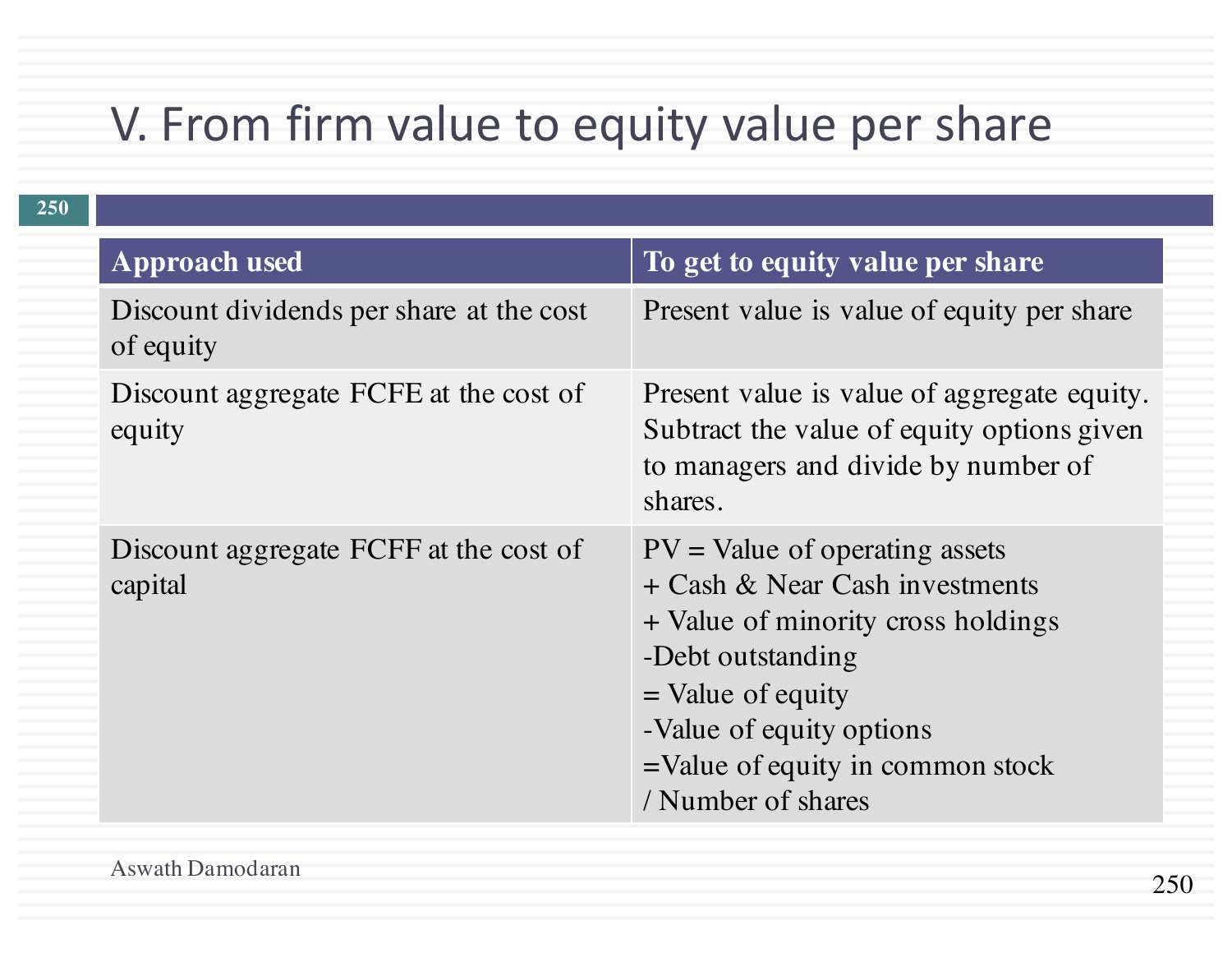#### Valuing Deutsche Bank in early 2008

#### **251**

- $\Box$  To value Deutsche Bank, we started with the normalized income over the previous five years (3,954 million Euros) and the dividends in 2008 (2,146 million Euros). We assumed that the payout ratio and ROE, based on these numbers will continue for the next 5 years:
	- $\blacksquare$  Payout ratio = 2,146/3954 = 54.28%
	- Expected growth rate =  $(1-.5428)$  \* .1181 = 0.054 or 5.4%
	- $\blacksquare$  Cost of equity = 9.23%

| Year | Net Income  | Payout Ratio | Dividends   | PV @ 9.23%  |
|------|-------------|--------------|-------------|-------------|
| 2008 | $4,167 \in$ | 54.28%       | $2,262$ €   | $2,071 \in$ |
| 2009 | 4,392€      | 54.28%       | 2,384€      | 1,998€      |
| 2010 | 4,629€      | 54.28%       | 2,513€      | $1,928 \in$ |
| 2011 | 4,879€      | 54.28%       | $2,648 \in$ | $1,861 \in$ |
| 2012 | 5,143 €     | 54.28%       | $2,791 \in$ | 1,795€      |
|      |             |              |             | $9,653 \in$ |

Aswath Damodaran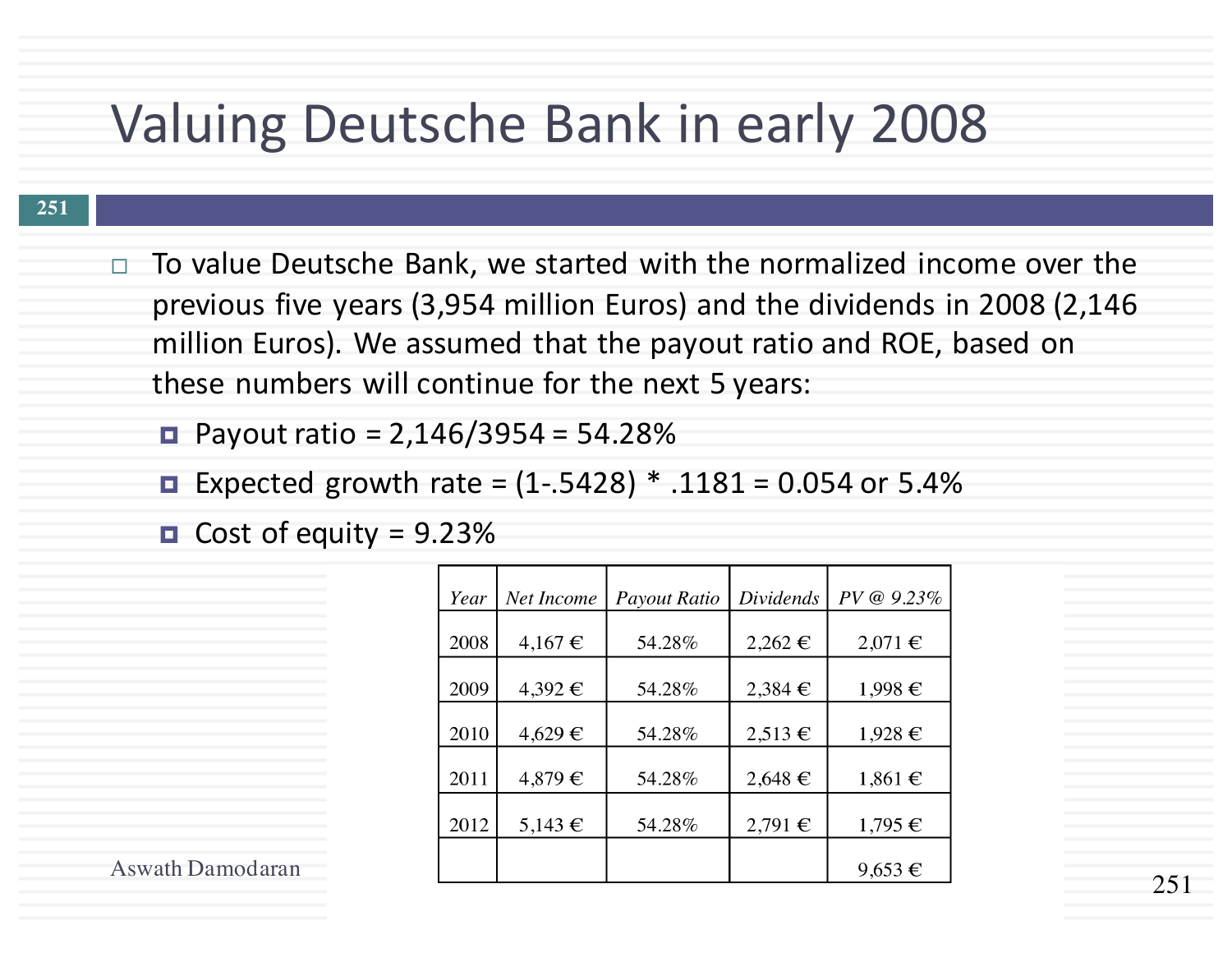### Deutsche Bank in stable growth

#### **252**

| $\Box$ | At the end of year 5, the firm is in stable growth. We assume that the cost<br>of equity drops to 8.5% (as the beta moves to 1) and that the return on<br>equity also drops to 8.5 (to equal the cost of equity). |
|--------|-------------------------------------------------------------------------------------------------------------------------------------------------------------------------------------------------------------------|
|        | Stable Period Payout Ratio = $1 - g/ROE = 1 - 0.03/0.085 = 0.6471$ or 64.71%                                                                                                                                      |
|        | Expected Dividends in Year 6 = Expected Net Income <sub>5</sub> *(1+g <sub>Stable</sub> )* Stable Payout Ratio<br>= €5,143 (1.03) * 0.6471 = €3,427 million                                                       |
|        | Terminal Value =<br>Expected Dividends <sub>6</sub> = $\frac{3,247}{(.085-.03)}$ = 62,318 million Euros                                                                                                           |
|        | PV of Terminal Value =<br>Terminal Value <sub>n</sub> $\frac{62,318}{(1+\text{Cost of Equity}_{High\text{ growth}})^n} = \frac{62,318}{(1.0923)^5} = 40,079 \text{ mil Euros}$                                    |
|        | □ Value of equity = $\epsilon$ 9,653+ $\epsilon$ 40,079 = $\epsilon$ 49,732 million Euros                                                                                                                         |
|        | Value of Equity $=$ $\frac{49,732}{474.2}$ = 104.88 Euros/share<br>□ Value of equity per share=                                                                                                                   |
|        |                                                                                                                                                                                                                   |

Stock was trading at 89 Euros per share at the time of the analysis.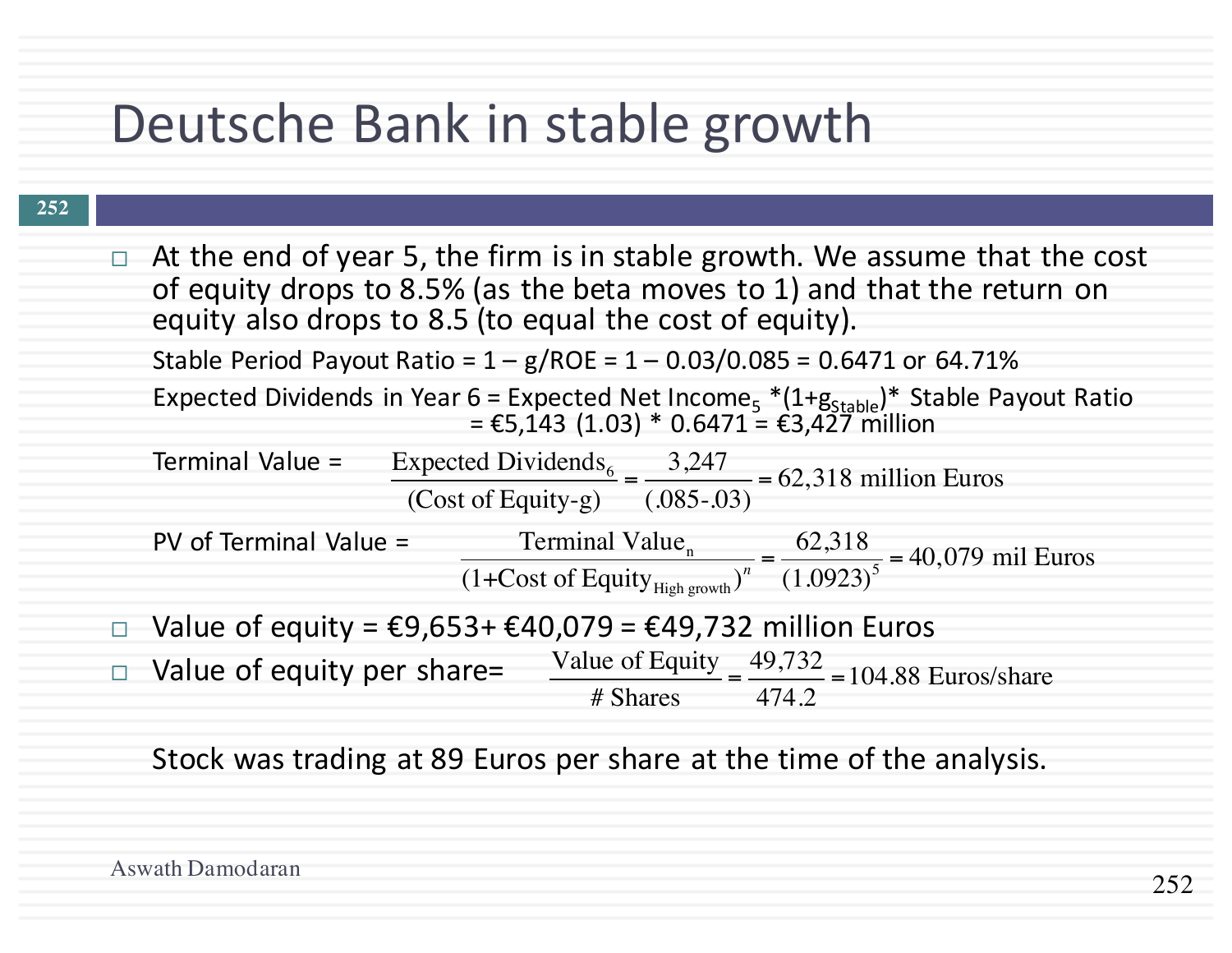### Valuing Deutsche Bank in 2013

|                                                                      | Current    |            | $\overline{2}$  | $\mathsf{3}$  | $\overline{4}$ | 5           | Steady state |
|----------------------------------------------------------------------|------------|------------|-----------------|---------------|----------------|-------------|--------------|
| Risk Adjusted Assets (grows 3% a<br>year for next 5 years)           | 439,851 €  | 453,047€   | 466,638 €       | 480,637 €     | 495,056 €      | 509,908€    | 517,556 €    |
| Tier 1 Capital ratio (increases from<br>15.13% to 18.00% over next 5 |            |            |                 |               |                |             |              |
| years                                                                | 15.13%     | 15.71%     | 16.28%          | 16.85%        | 17.43%         | 18.00%      | 18.00%       |
| Tier 1 Capital (Risk Adjusted Assets<br>$*$ Tier 1 Capital Ratio)    | 66,561€    | 71,156 €   | 75,967€         | 81,002€       | 86,271 €       | 91,783€     | 93,160€      |
| Change in regulatory capital (Tier 1)                                |            | 4,595€     | 4,811€          | 5,035€        | 5,269€         | 5,512 €     | 1,377€       |
| <b>Book Equity</b>                                                   | 76,829€    | 81,424 €   | 86,235 €        | 91,270 €      | 96,539€        | 102,051 €   | 103,605 €    |
|                                                                      |            |            |                 |               |                |             |              |
| ROE (expected to improve from -                                      |            |            |                 |               |                |             |              |
| 1.08% to 8.00% in year 5)                                            | $-1.08%$   | 0.74%      | 2.55%           | 4.37%         | 6.18%          | 8.00%       | 8.00%        |
| Net Income (Book Equity * ROE)                                       | $-716 \in$ | 602€       | 2,203€          | 3,988€        | 5,971€         | 8,164€      | 8,287€       |
| - Investment in Regulatory Capital                                   |            | 4,595€     | 4,811€          | 5,035€        | 5,269€         | 5,512 €     | 1,554€       |
| <b>FCFE</b>                                                          |            | $-3,993€$  | -2,608€         | -1,047 €      | 702€           | 2,652€      | $6,733 \in$  |
| Terminal value of equity                                             |            |            |                 |               |                | 103,582.19€ |              |
| Present value                                                        |            | -3,669.80€ | $-2,202.88 \in$ | $-812.94 \in$ | 500.72€        | 69,671.28€  |              |
| Cost of equity                                                       | 8.80%      | 8.80%      | 8.80%           | 8.80%         | 8.80%          | 8.80%       | $8.00\%$     |
| Value of equity today $=$                                            | 63,486.39€ |            |                 |               |                |             |              |
| Number of shares outstanding $=$                                     | 1019.50    |            |                 |               |                |             |              |
| Value per share $=$                                                  | 62.27C     |            |                 |               |                |             |              |
| Stock price in November 2013 =                                       | 35.46€     |            |                 |               |                |             |              |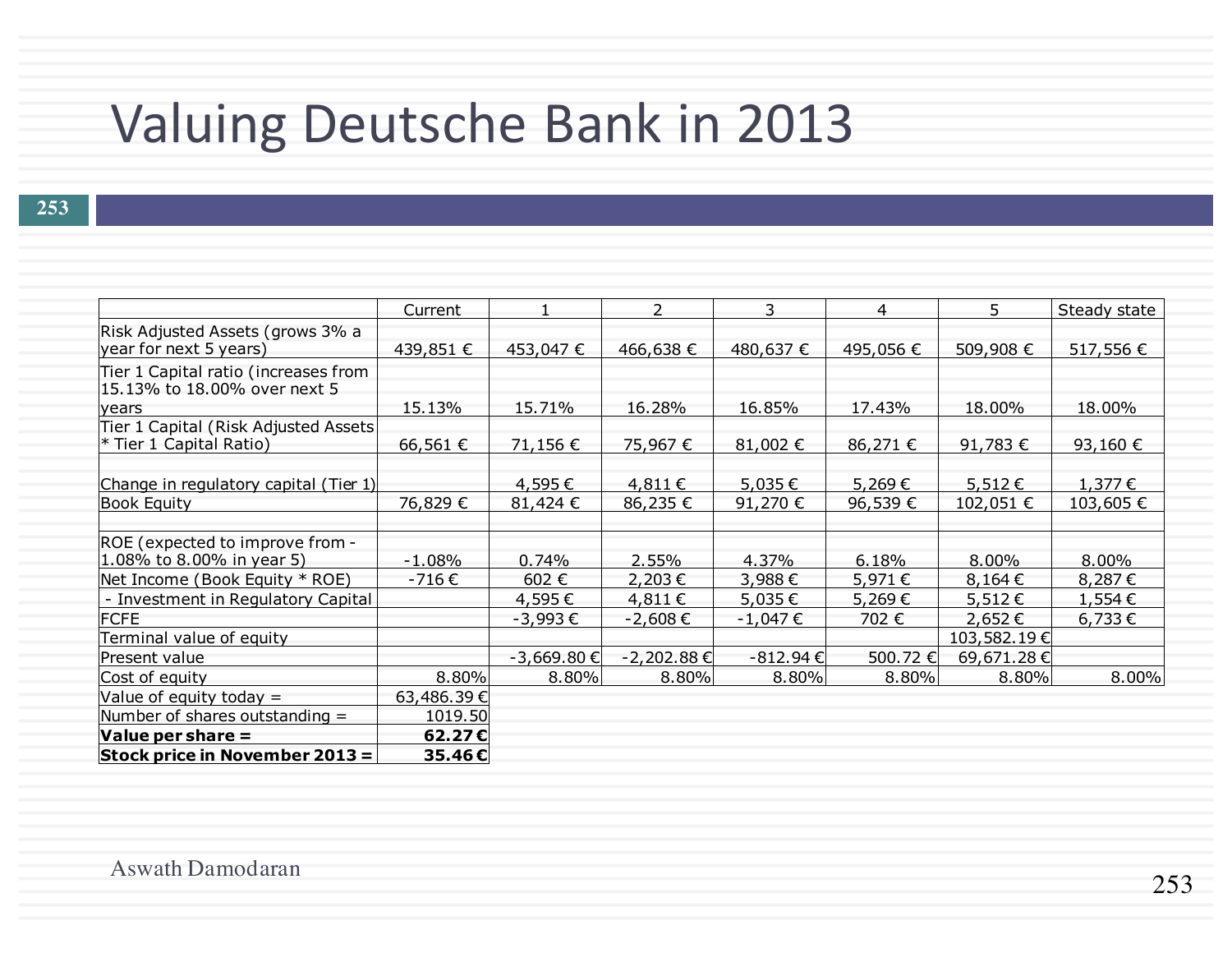### Valuing Tata Motors with a FCFE model in November 2013: The high growth period

- **254**
- $\Box$  We use the expected growth rate of 24.13%, estimated based upon the 2013 values for ROE (29.97%) and equity reinvestment rate (80.5%):
	- Expected growth rate =  $29.97\% * 80.5\% = 24.13\%$
- $\Box$  The cost of equity for Tata Motors is 13.50%:

Cost of equity =  $= 6.57\% + 0.964$  (7.19%) = 13.50%

 $\Box$  The expected FCFE for the high growth period

|                            | Current |          |          | Э<br>ͻ   | 4        |          |
|----------------------------|---------|----------|----------|----------|----------|----------|
| Expected growth rate       |         | 24.13%   | 24.13%   | 24.13%   | 24.13%   | 24.13%   |
| Net Income                 | 98,926₹ | 122,794₹ | 152,420₹ | 189,194₹ | 234,841₹ | 291,500₹ |
| Equity Reinvestment Rate   | 80.50%  | 80.50%   | 80.50%   | 80.50%   | 80.50%   | 80.50%   |
| <b>Equity Reinvestment</b> | 79,632₹ | 98,845₹  | 122,693₹ | 152,295₹ | 189,039₹ | 234,648₹ |
|                            |         |          |          |          |          |          |
| FCFE                       | 19,294₹ | 23,949₹  | 29,727₹  | 36,899₹  | 45,802₹  | 56,852₹  |
| PV of FCFE@13.5%           |         | 21,100₹  | 23,075₹  | 25,235₹  | 27,597₹  | 30,180₹  |
|                            |         |          |          |          |          |          |

Aswath Damodaran

Sum of PV of FCFE =  $127,187$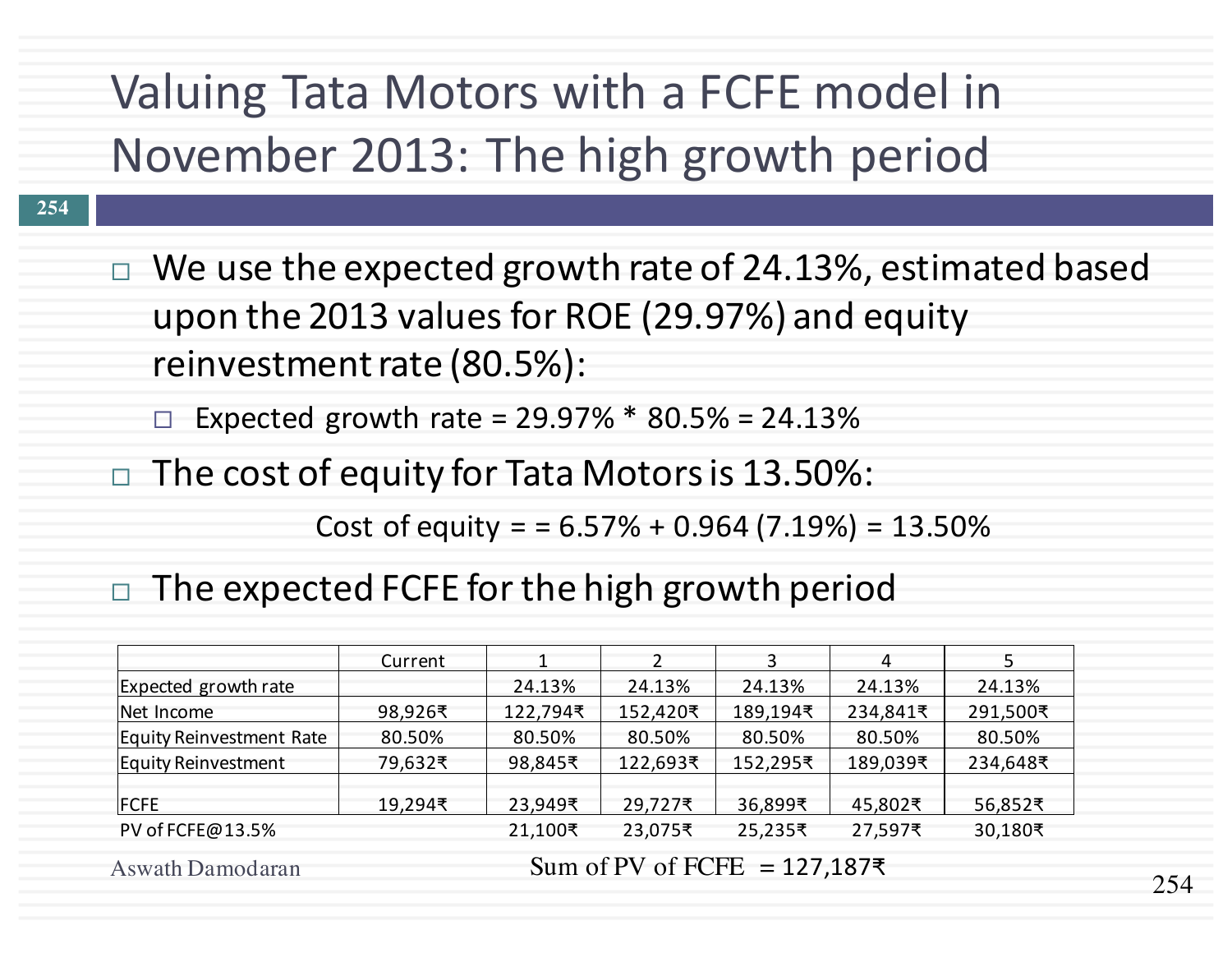### Stable growth and value....

#### **255**

- $\Box$  After year five, we will assume that the beta will increase to 1 and that the equity risk premium will decline to 6.98% percent (as the company becomes more global). The resulting cost of equity is 13.55 percent. Cost of Equity in Stable Growth =  $6.57% + 1(6.98%) = 13.55%$
- $\Box$  We will assume that the growth in net income will drop to 6% and that the return on equity will drop to 13.55% (which is also the cost of equity). Equity Reinvestment Rate  $_{Stable Growth}$  =  $6\%/13.55\%$  = 44.28% FCFE in Year 6 = ₹291,500(1.06)(1 – 0.4428) = ₹ 136,822million Terminal Value of Equity = ₹136,822/(0.1355 - 0.06) = ₹ 2,280,372 million

#### $\Box$  To value equity in the firm today Value of equity = PV of FCFE during high growth  $+$  PV of terminal value  $= ₹127,187 + 2,280,372/1.13555 = ₹742,008$  million

**□Dividing** by 2694.08 million shares yields a value of equity per share of ₹275.42, about 40% lower than the stock price of ₹427.85 per share.